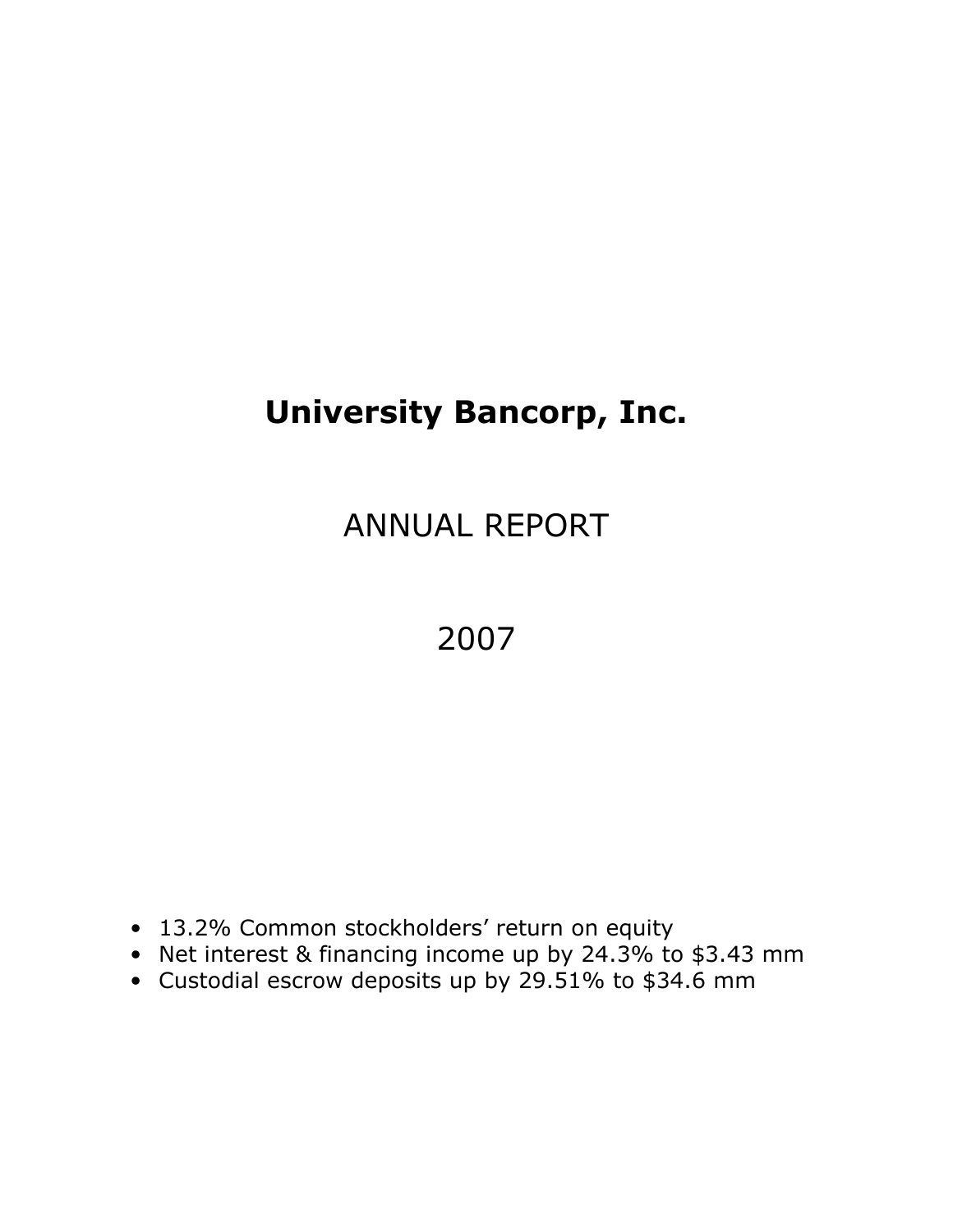## UNIVERSITY BANCORP, INC. **Business of the Company**

**University Bancorp, Inc.**, a Delaware Corporation (the "Corporation"), operates as a bank holding company through its wholly owned subsidiary, University Bank, of Ann Arbor, Michigan.

**University Bank** (the "Bank") is an \$88 million asset, FDIC-insured, locally owned and managed Community Bank.

 The Bank owns 80% of **Midwest Loan Services** ("Midwest"), of Houghton, Michigan, a residential mortgage subservicing firm, which manages \$5.25 billion of mortgages for 270 credit unions nationwide.

 The Bank provides Sharia'a compliant financial products through **University Islamic Financial Corporation**, an 80%-owned subsidiary.

 The Bank owns 50.01% of **University Lending Group** ("Lending"), of Farmington Hills, Michigan, a wholesale residential mortgage firm, which specializes in HUD, VA, FNMA and FHLMC financing.

 The Bank sells insurance and investment products through its wholly-owned subsidiary, **University Insurance & Investment Services, Inc.** 

#### **Contents**

| Business of the Company                               | Inside Front Cover |
|-------------------------------------------------------|--------------------|
| President's Message                                   | $1-8$              |
| Products                                              | 9                  |
| Directors and Officers                                | $10-13$            |
| Common Stock and Dividend Information                 | 14                 |
| Corporate Information                                 | 15                 |
| <b>Contents of the SEC Form 10-K</b>                  |                    |
| Cover Page                                            | -1                 |
| Part I:                                               |                    |
| Item 1. - Business & Item 2. - Properties             | $3-17$             |
| Item 3. - Legal Proceedings & Item 4. - Submission    |                    |
| of Matters to a Vote of Security Holders              | 18                 |
| Part $\Pi$ :                                          |                    |
| Item 5. - Market for Registrant's Common Equity       |                    |
| and Related Stockholder Matters                       | 19                 |
| Item 6. - Selected Financial Data                     | 20                 |
| Item 7. - Management's Discussion and Analysis of     |                    |
| Financial Condition and Results of Operations         | 21-37              |
| Item 8. - Financial Statements and Supplementary Data | 38-71              |
| Part III:                                             |                    |
| Items $9-13$                                          | 72                 |
| Part IV:                                              |                    |
| Item 14. - Exhibits & Financial Statement Schedules   | 74-75              |
| Signatures                                            | 76                 |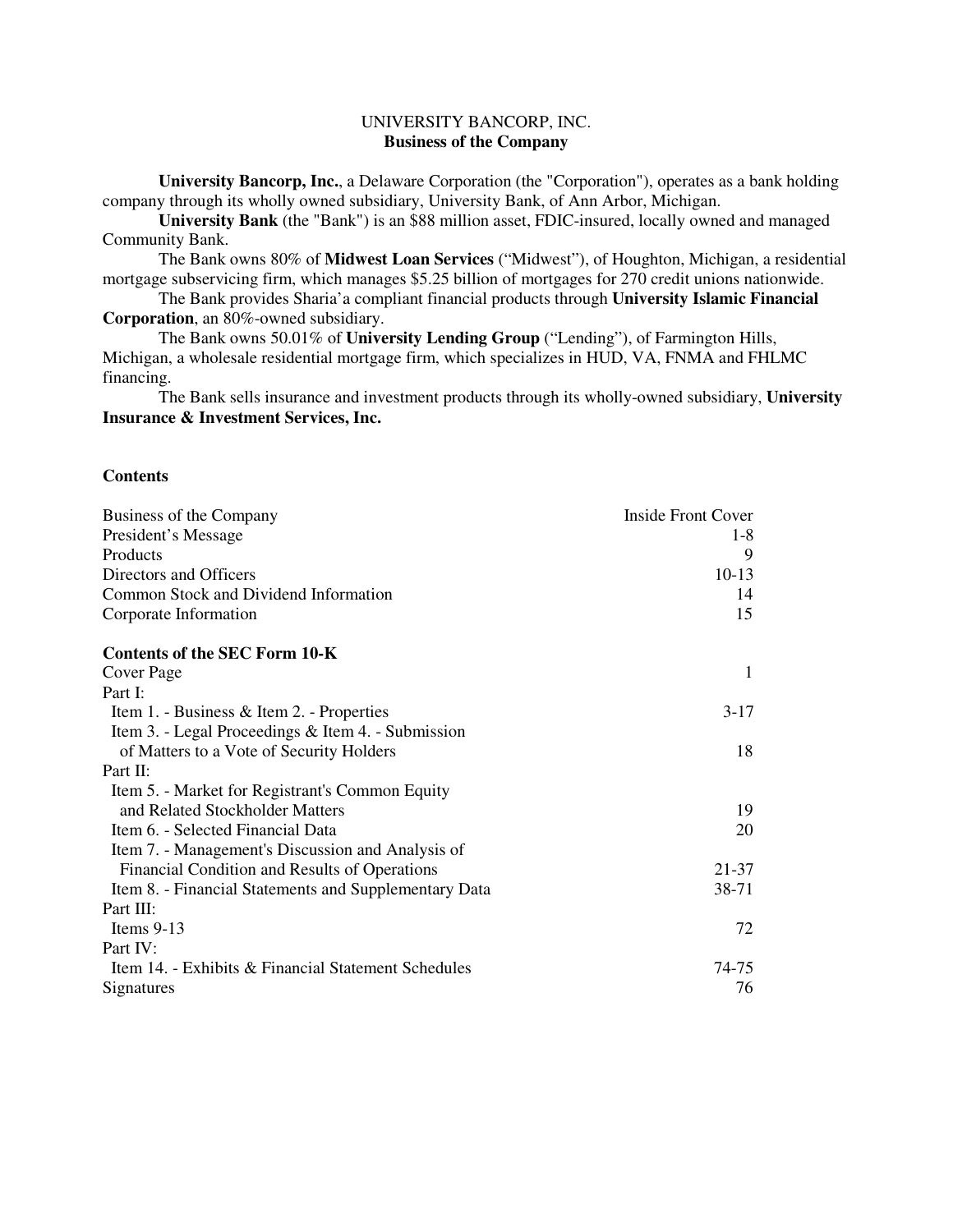## **UNIVERSITY BANCORP INC.'s MISSION STATEMENT**

*"We will be a niche-oriented provider of financial services, which uses the highest ethical standards and proven,Michign experienced management."* 

\* \* \*

#### **PRESIDENT'S MESSAGE**

Ann Arbor, Michigan June 2, 2008

**University Bancorp, Inc. (NASDAQ: UNIB)** University Bancorp, Inc. (NASDAQ: UNIB) reported audited net income of \$645,000 versus a net loss of \$402,000 in 2006. Basic and diluted earnings (loss) per share for 2007 and 2006 were \$0.14 and \$(0.10), respectively. Significant progress during the year was made with the following key metrics:

- Common stockholders' return on equity rose to 13.2% for the year
- Portfolio loans and financings increased by 15.4% to \$58.75 million
- Net interest & financing income increased by 24.3% to \$3.43 million
- Custodial escrow deposits increased by 29.51% to \$34.6 million

Michigan has entered its eighth year of economic depression. Despite this, we earned an excellent 13.2% return on equity for the year. Since we did not engage in any of the now criticized practices that have caused other financial institutions large financial losses, we will benefit going forward. In fact, we project net income in 2008 to increase again by over \$1,355,000 to between \$2,000,000 and \$2,500,000, or \$0.47 to \$0.59 per share. *Investors' attention is drawn to the cautionary remark in the final paragraph on the back cover of this annual report.*

Part of these gains in net income will occur because of the ongoing growth of our key business units, and some will occur because we have been able to take advantage of recent turmoil in the financial markets. We have increased our income by sharply increasing the size of our AAA rated bond portfolio at excellent spreads. University Bank in late March and early April 2008 purchased a total of \$25.4 million in AAA rated U.S. Government Agency guaranteed bonds in the form of collateralized mortgage obligations with an expected yield based on current consensus mortgage repayment rates of 6.02% and an average expected life of 0.92 years. The bonds were purchased with a mix of Fed Funds on hand and some borrowings from the Federal Home Loan Bank of Indianapolis at a blended cost of the funds of 2.05%. Assuming no substantial changes in the interest rate curve and that mortgage prepayment speeds for the mortgages underlying the securities pay at consensus at the time of purchase, the bonds would generate additional annualized earnings at the rate of \$1,005,000 per year declining over time as the securities prepay or an estimated \$768,000 in additional net income over the next 12 months. The bank's balance sheet was expanded by about 11% as a result. These transactions together with an \$8 million portfolio of FHMLC and FNMA issued adjustable rate mortgage securities the bank purchased in September 2007, grew the bank's securities portfolio to about 31% of its assets, which is more in line with peer group levels.

Our budget for 2008 includes the following:

- Ongoing expansion of Midwest Loan Services' subservicing accounts. Midwest brought us 55% of our overall revenue in 2007 and 44% of our deposits and is anticipated to resume its historical 33% per year growth rate in 2008;
- Rapid growth at University Islamic Financial. University Islamic Financial provided 20% of our overall revenue in 2007 including  $1/3^{rd}$  of our portfolio financings and  $28\%$  of our overall deposits. Financings originated by University Islamic Financial and sold to FHLMC as agent in the month of May 2008 were almost as large as the entire amount originated and sold to FHLMC during 2007. We are now offering our residential financing products with personnel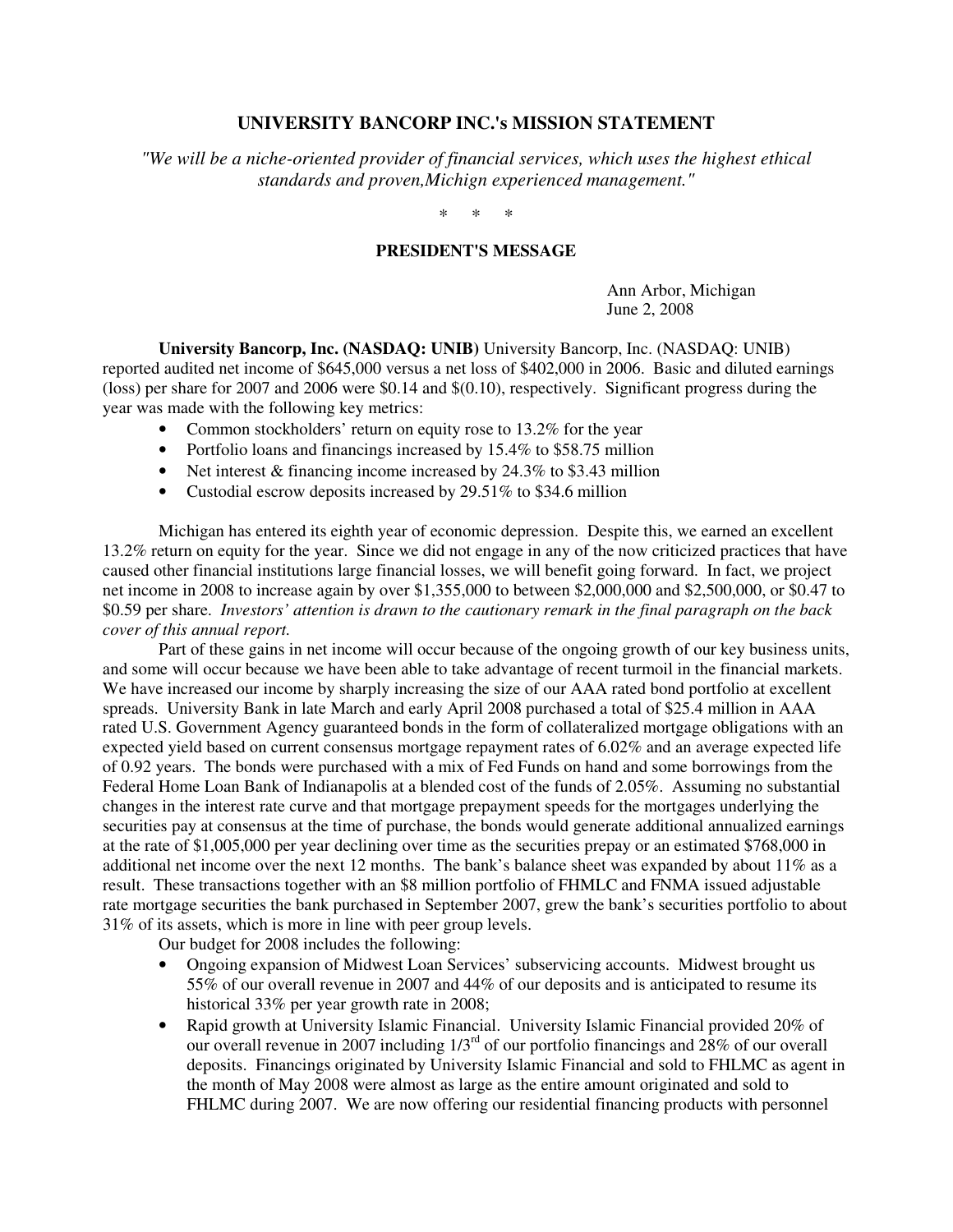on the ground in just three major markets and there are five major markets nationwide we haven't yet entered. We intend to enter these markets in 2008 and 2009.

The following table summarizes the pre-tax net income (loss) of each profit center of the Company for the twelve months ended December 31, 2007 and 2006 (in thousands):

|                                                | 2007  | 2006     |
|------------------------------------------------|-------|----------|
| Community Banking & Islamic Banking $$(1,650)$ |       | \$ (951) |
| Midwest Loan Services                          | 2,584 | 1,015    |
| Corporate Office                               | (87)  | (351)    |
| Eliminations                                   | (268) | (135)    |
| Total                                          |       |          |

Note that the allocation of costs between Midwest Loan Services and Community & Islamic Banking for the interest on custodial deposits of Midwest Loan Services held on deposit at Community Banking skews the profit of the individual units as Midwest earns interest on the escrow deposits. The interest is eliminated in consolidation, because the expense is an inter-company expense among our two subsidiaries. Most of the eliminations are at the University Bank level among University Bank, Midwest Loan Services and Community & Islamic Banking.

The 2006 results were negatively impacted by two items that did not recur in 2007:

- We suffered a delay in transferring \$18 million of zero cost escrow deposits controlled by Midwest Loan Services to University Bank. These escrows did not come to University Bank until the final quarter of 2006;
- We incurred costs to expand our Islamic Banking operation including the cost to restructure an agreement with a consulting firm that has assisted us in the creation of our Islamic Banking operations and products. In April 2006, the Company agreed to modify the original agreement, under which University Islamic Financial was to pay a share of revenue earned from all future mortgage alternative products sold in the secondary market. This renegotiated agreement reduced our net income by a total of \$260,844 in 2006 and \$100,000 in 2005. In 2007 we expanded Islamic Banking to offer residential financing in 10 states outside of Michigan, and opened two one-person financing origination offices in key Muslim communities in northern Virginia and New Jersey. Due to the rapid expansion of our originations of mortgage alternative products sold in the secondary market in 2008, this investment will begin to pay off. For example, the cost savings in May 2008 alone were over \$12,000.

The balance of this letter will review the market position and opportunities offered by our operating businesses. We try to differentiate our bank by finding profitable niches that have certain characteristics, including high profitability, high return on equity, high return on capital invested, a reasonable risk/reward ratio, and a barrier to entry or little competition. Each of the four businesses that we have: the credit union mortgage subservicing business, the community bank in Ann Arbor, the Islamic banking subsidiary and the new HUD lending focused wholesale mortgage company, has that profile.

#### **MIDWEST LOAN SERVICES**

As it is responsible for over 55% of the revenue of the bank, Midwest Loan Services (Midwest) is the key profit driver of the bank currently. The loss of the 7,000 loans from one CUSO account in April 2007 was unfortunate but management had planned for this beginning in October 2006 when we learned that it would happen and this was anticipated in the 2007 budget. By the end of 2007 Midwest had completely replaced this lost business with new and more diversified client accounts. Until this loss of business, Midwest had an unbroken string of eight years with average compounded annual growth of 33% per annum. Historical growth rates have resumed and as of May 1, 2008 Midwest was ahead 16% for the year, having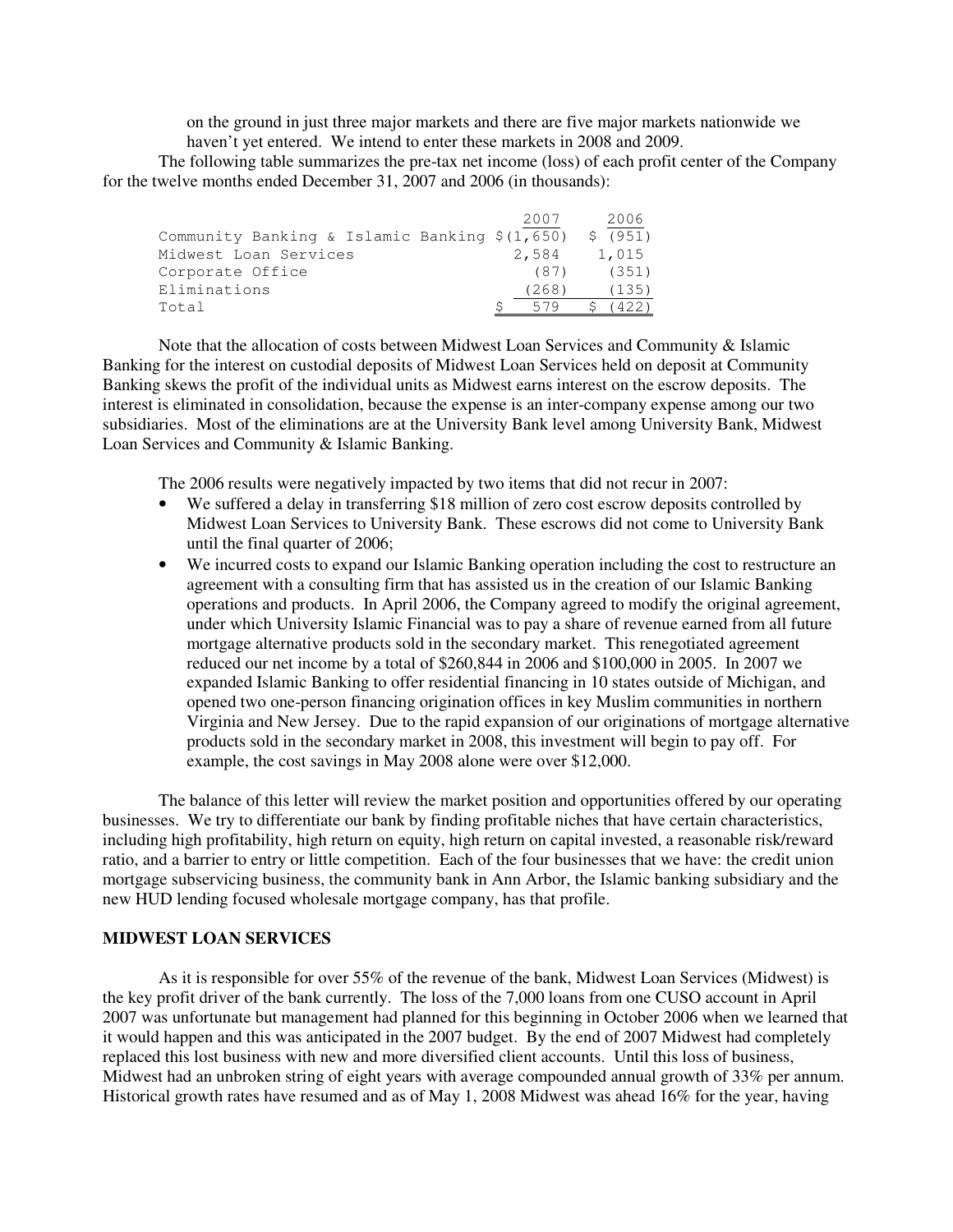returned to its historical 33% per year growth rate. The following statistics illustrate the current situation of the key metric of Midwest's results, the number of loan subserviced, which drives both non-interest income and the volume of zero cost escrow deposits (and therefore University Bank's net interest income):

|          | Number of Mortgages Comment |                                                          |
|----------|-----------------------------|----------------------------------------------------------|
| $Dec-01$ | 5,830                       |                                                          |
| $Dec-02$ | 9,319                       |                                                          |
| $Dec-03$ | 15,047                      |                                                          |
| $Dec-04$ | 18,233                      |                                                          |
| $Dec-05$ | 24,720                      |                                                          |
| $Dec-06$ | 32,561                      |                                                          |
| Jan-07   | 32,866                      |                                                          |
| Feb-07   | 35,048                      |                                                          |
| Mar-07   | 36, 125                     |                                                          |
| Apr-07   | 29,093                      | Loss of major CUSO with 7,000 mortgages April 1, 2007    |
| May-07   | 30,589                      |                                                          |
| Jun-07   | 31,242                      |                                                          |
| $Sep-07$ | 32,770                      |                                                          |
| $Dec-07$ | 33,937                      |                                                          |
| Mar-08   | 35,906                      |                                                          |
| May-08   | 39,600                      | Large CU customer with 3,000 mortgages added May 1, 2008 |

We don't anticipate the ongoing growth to slacken and the organic growth there should be outstanding. Going forward, there is no reason why the business shouldn't continue to grow at 30%-35% annual rates. We did that for seven years before 2007's setback, and we still only have 2.7% market share in the industry overall. The credit union servicing business is driven by the growth in the credit union industry. The credit union industry has increased its market share of the financial services business in the United States from about 5% in the 1970s to over 10% today. That growth has been fueled by the fact that credit unions pay no federal income tax. So they have a strong competitive advantage versus the banking industry and have been taking market share from the banking industry every year for years now. A further driver of growth that the credit union industry traditionally was not involved in the single-family mortgage business. They were primarily doing unsecured lending, home equity lending and car lending. But as credit unions try to expand into additional products, one that they are most interested in expanding into is the mortgage origination business, but it is a complicated product. Mortgage origination is the most complicated lending process in the financial services industry, so it is something that credit unions typically seek outside help with. Midwest helps them even if they have no expertise in the mortgage business to immediately enter the mortgage industry by originating single-family mortgages that are sold off to agencies or put into their own loan portfolio. We can provide any service that they want from application origination processing, underwriting, packaging and sale to the secondary market, and then servicing that mortgage after the sale to the secondary market. We can do that either in our own name or in their name on a white-label basis. We can do that for a wide range of mortgage products now in the market. We are the only provider in the industry that allows credit unions to do all that.

In servicing credit unions, the barrier to entry is quite large. We have spent a significant amount of time and money building the most sophisticated Internet delivered service in the mortgage subservicing industry. We chose from the beginning the path of a "turtle strategy" offering low prices and customercentric superior service. It would be very difficult and very expensive for someone to compete with us now. The cost of building a comparable technically sophisticated system that delivers superior customer service would be very high and our low prices don't offer any incentive to come into our niche to compete with us.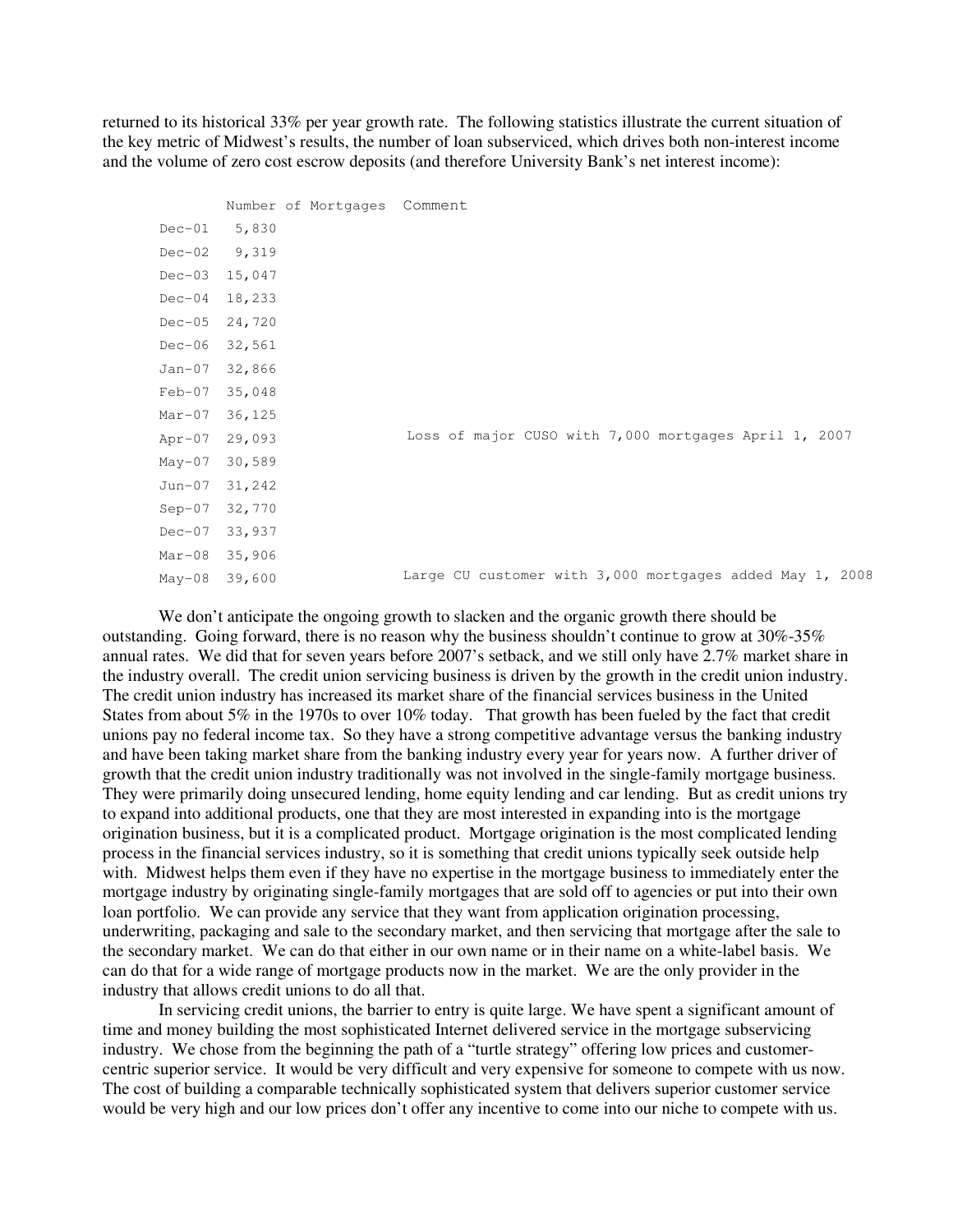#### **UNIVERSITY ISLAMIC FINANCIAL**

Our Islamic banking activities provided 20% of our revenues in 2007. Over the past several years and again in 2007, we invested significant sums in legal and product development expense related to expanding our Islamic Banking products. In May 2008 we closed our first Islamic commercial real estate financing deal and now have the capability to originate Islamic commercial real estate financings in any state nationwide. We have expanded the residential product set to ten additional states and gained FHLMC's backing to purchase financings in those states and in the future any additional states we add to our product set. We are working on finishing the work required to add an additional six states to our residential product set. These efforts have met with great success in the marketplace as witnessed by the significant growth in Islamic financings and Islamic deposits.

There are about 2.4 million Muslims in the United States and they are not really being well served by the traditional banking industry. There are only two organizations that are banks that are competing for that business but none of our competitors are publicly traded. We are the only bank in the United States that has a deposit product that is FDIC-insured offered to retail customers for the Islamic community. With the single family financing products that we have, we're competing with the other two banks and also a mortgage company that is focused on Islamic mortgage alternatives operating nationwide. So there is very limited competition right now. The demographic profile of the Muslim community is very attractive for financial services. About 47% of the Muslims in the United States have college degrees. Their per capita income and education is far superior to the average American and also their credit scores are far superior to the average American. We see very low delinquencies in the portfolio and it is also a very rapidly growing community because of high birth rates as well as high immigration rates. They are also resilient to economic setbacks because typically they live in multi-generational households with extended family all living under one roof sometimes with three, four or five incomes. So, if one family member loses a job it isn't a big setback for the family as a whole.

Islamic banking has very severe barriers to entry. For example, it took us four years to get one of our key residential financing products to the point where it was 100% compliant from end to end with Islamic Law, from origination through to servicing. It's really not easy. Anybody who takes a look at it would recognize how complex and difficult it is to do correctly. Actually, part of our business plan, not in 2008 but in the intermediate future, will be to offer those products to other financial institutions on a wholesale basis. A lot of financial institutions have taken a look at this business and said, "It is too complicated and too difficult so we're not going to offer products." Frankly, having gone through the process of getting to where we are today, I have to agree with that. If I was the third or fourth fast follower, I'm not sure I would want to get in. It's really a difficult, complicated business.

The organic growth opportunities in Islamic banking are tremendous because so far we have only been operating with people on the ground in Michigan, the Washington DC area and the New York City area. The plan for 2008 is to finish building the residential financing products for 16 states and then begin to deliver them in the other key markets that we are not presently in. As a result we will expand from where we were in 2006 serving a 150,000 Muslim community in only one state to serving perhaps 2 million potential customers across 16 states. In addition, in 2008 we started originating commercial real estate financings for Islamic customers. This product is now available nationwide. Based on our current business volumes we are probably #2 in the U.S. Islamic banking industry. Islamic banking worldwide is about a \$500 billion industry, but here in the United States it has just passed \$1 billion. That is a pretty big growth opportunity, and it'll keep us busy for a while.

### **COMMUNITY BANKING**

Ann Arbor is a university town, hence the name of the bank itself. The University of Michigan is based in Ann Arbor. It is a vibrant and resilient community in a state that has suffered eight years of an economic depression. There are strong underlying dynamics in Ann Arbor and it has been a very good local market for us to grow in. University towns have great economic resilience because the federal and state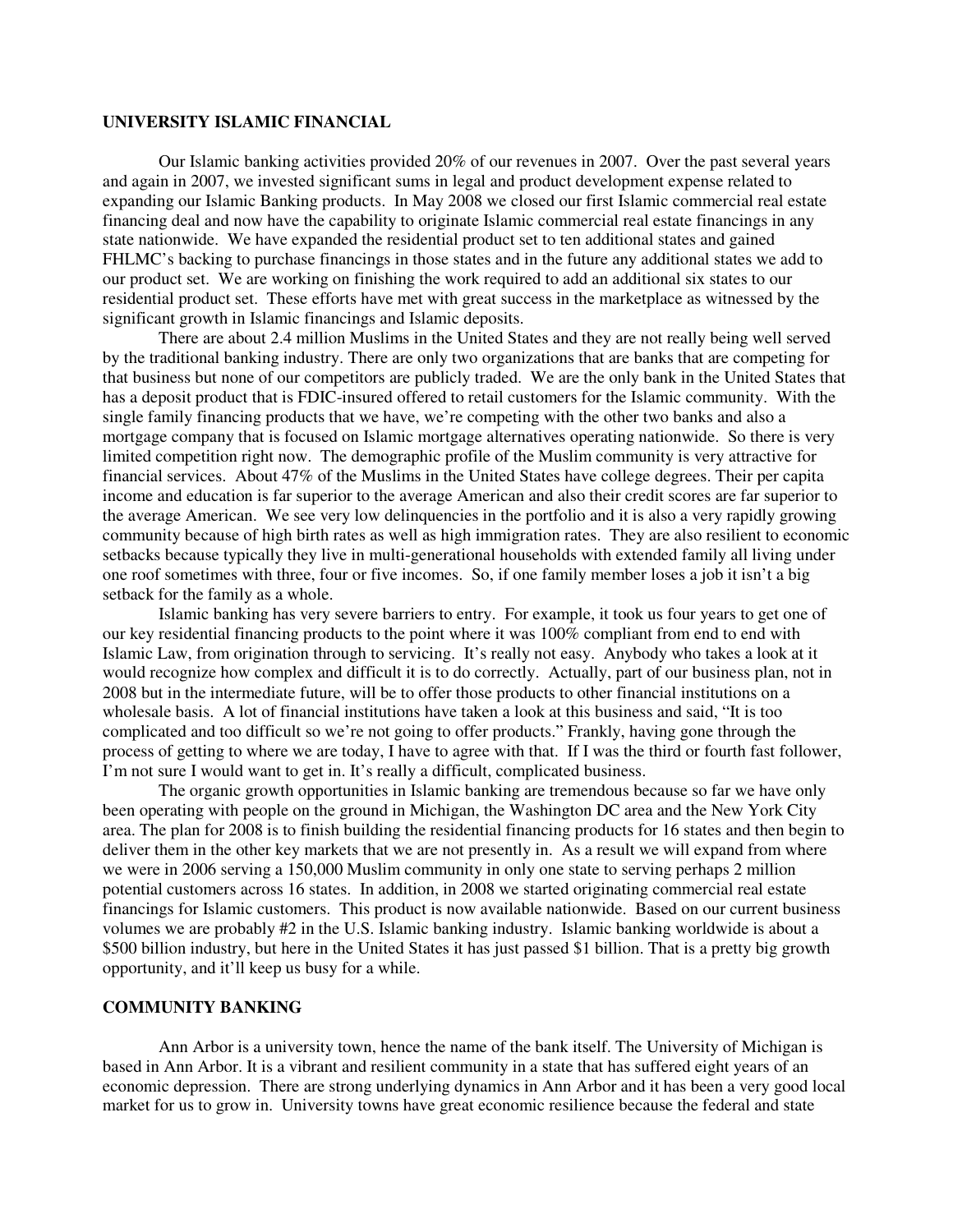governments support education during economic downturns. Ann Arbor has carved out strong national expertise in the life sciences and alternative energy industries. While the growth opportunities in Ann Arbor haven't been nearly as good as in our other lines of business, at some point the economy of the state of Michigan will finally hit bottom and begin to grow again and Ann Arbor will lead that growth going forward.

Since it has not grown as fast as the other business units, Community Banking now provides just 24% of the overall revenue of the Bank. As other larger competitors stumble, we anticipate gaining market share in Ann Arbor, however until the economy turns, because the other areas are growing so rapidly, we would expect the overall revenue share of Community Banking to drop further over 2008 and 2009.

#### **UNIVERSITY LENDING GROUP**

 The Bank formed a new corporation called University Lending Group, LLC, which commenced operations on April 1, 2008. The purpose of University Lending will be to market, originate, process, close and sell secondary mortgage market loans primarily to HUD, but also to FHLMC and FNMA and other investors on a servicing released basis. The primary source for these originations will be mortgage brokers from a number of states. Additionally, production is expected to come from retail originators working for University Lending including one serving as the inside mortgage sales originator for one of the largest regional Realtor® firms in southeast Michigan. The funding of the mortgage loans will come from University Bank. The expertise to run the operation will come from the Managing Members of University Lending, including an experienced management team with whom the Bank has previously been in a successful partnership in a similar business. University Bank will also provide accounting back office support to University Lending.

 The Managing Members of University Lending have been in the Mortgage Banking business for over 50 years collectively and have been in this business before with University Bank. The previous joint venture was known as Varsity Mortgage Services, LLC which operated between the years 1996 and 2000. During those years the combined profits to the partners was over \$4.2 million on a \$300,000 initial investment. In addition, University Bank made substantial profits from the net interest income generated by the mortgage loans held for sale generated by that business. A pipeline of mortgage loans held for sale of this type offers University Bank a low risk high return use of funds for its excess liquidity and excess capital. As part of the deal, University Bank is guaranteed a minimum 15% return on its Tier 1 capital employed in University Lending, once University Lending reaches cumulative retained earnings of \$25,000.

 The Managing Members of University Lending have invested \$300,000 in cash equity in University Lending for a 49.99% stake, which was matched by another \$300,000 from University Bank, which holds a 50.01% stake. The business plan of University Lending contemplates initial start-up expenses of about \$100,000 over the first four months, which will be borne by the Managing Members, and then ongoing monthly profit for University Bank of about \$50,000 a month starting later in the year, if the anticipated business volumes and margins are achieved. The risks of this business based on current market conditions are more closely tied to a scarcity of loans than market risk. The substantial industry contacts that the management team have should provide the expected level of business, particularly in light of the fact that HUD mortgage lending nationwide is currently growing rapidly and the fact that the market share of FHA and VA lending under HUD's single family mortgage programs has risen from 3% in 2006 to over 25% today. Teams skilled in HUD wholesale lending are in strong demand today and we are pleased to be able to add such a strong group of managers to form this new subsidiary of University Bank.

The barrier to entry to learn the HUD business is high as it is highly technical and the number of trained experts is quite low relative to current levels of demand. What had previously been a tiny corner of the mortgage business has become a quarter of all new originations. With the demise of the various secondary market conduits, HUD lending is more attractive than it has been in years. Since we believe that the mortgage industry turmoil will continue for years, we believe that HUD lending will continue to grow and become a mainstream activity that financial institutions will either need to learn, or need to work with a wholesale specialist such as University Lending to gain access to this key product.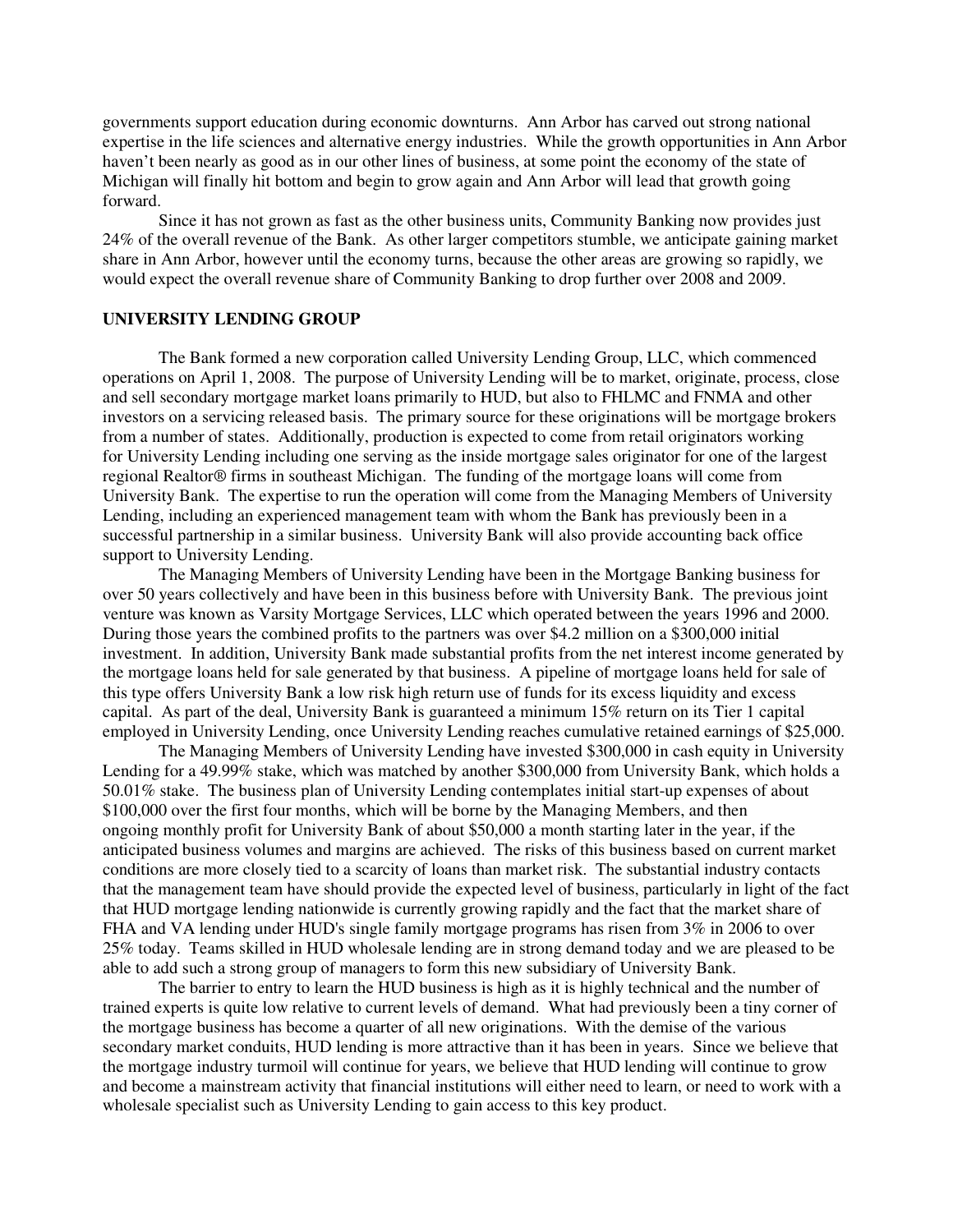#### **UNIVERSITY INSURANCE & INVESTMENT SERVICES**

 Our insurance and investment agency contributed only 1.6% of our revenues last year, but it plays a key support role, as customers who maintain multiple products with a bank have a lower likelihood of changing banks. Our insurance agency has a strong track record of writing profitable business for its 49 insurance carriers and had a claims to premiums written ratio of 31%, which is outstanding. This prompted the President of one of the insurance companies we represent to call up our insurance agency's President and tell her that our underwriting result was the best in the history of his company for any agency that they've worked with. Going forward, we intend to leverage our management expertise here to add Islamic insurance products. This is a huge market that currently no U.S. company serves.

#### **IN CONCLUSION**

If you have read this far, you have learned that we are one of the only publicly traded firms in the United States in which an investor can invest in either the ongoing growth of the credit union industry or the growth of Islamic banking, and that the growth opportunities of both are outstanding. You have learned that we have continued to innovate and will continue to innovate in the future by finding profitable niches that have certain characteristics, including high profitability, high return on equity, high return on capital invested, a reasonable risk/reward ratio, and a barrier to entry or little competition. You also have learned that each of the four businesses that we have, the credit union mortgage subservicing business, the community bank here in Ann Arbor, the Islamic banking subsidiary, and the new HUD lending focused wholesale mortgage company, fits our target niche profile.

*A personal note*. This July I will complete 20 years of service to your company as your President and CEO. One of the challenges of being in the same position 20 years is that people say that if you can't accomplish everything you want to accomplish in 10 years, you are not going to accomplish it. I believe that surrounding yourself with good people who are themselves talented and thoughtful people helps keep you fresh and on your toes. My goal is to hire the best and the most highly experienced people that we can. I don't surround myself with a bunch of "yes" people. I like to have people who challenge me every day to do a better job. So, I want to say "thank you" to my loyal lieutenants who do most of the day-to-day work that drives the results I have written about above. Since the business is rapidly growing, there are still many items on my "to do" list that we should be able to do. For example, I fully intend to drive the Islamic Banking firm to \$1 billion in assets and add many additional products. Also, Midwest's subservicing portfolio should increase to over \$10 billion of mortgages. These types of opportunities will keep us all happy and busy for a long time. I look forward to a long mutual relationship together.

*A Reminder to Our Shareholders*. The Bank is very interested in doing business with our shareholders. We encourage shareholders to learn more about our deposit, loan, investment and insurance products at 1-800-DO-TRY-US. We find that we can save nearly everyone money on these services or increase the returns on their investments. Do you need to refinance? Need a new deposit account? Do you want free billpay? Do you want free internet banking or free telephone banking? Why not give us a try? Please take a few minutes to check into what we can do for you since you are a part owner of the Bank!

*Thanks*. I wish to thank the employees of the Company for their loyal support, hard work and dedication over the past year. This Company's achievements are due to the efforts and loyalty of its employees, and to the support of our directors, business associates and stockholders. Lastly, thanks are also due to our customers for their continued loyalty, trust and support. No business can be outstanding without loyal and quality shareholders, customers and employees. We look forward to seeing you at our annual meeting at the Bank's main office in Ann Arbor, June 27, 2008.

Sincerely,<br> $\int \psi \, d\mu$ 

 Stephen Lange Ranzini, President and Chief Executive Officer, University Bancorp, Inc.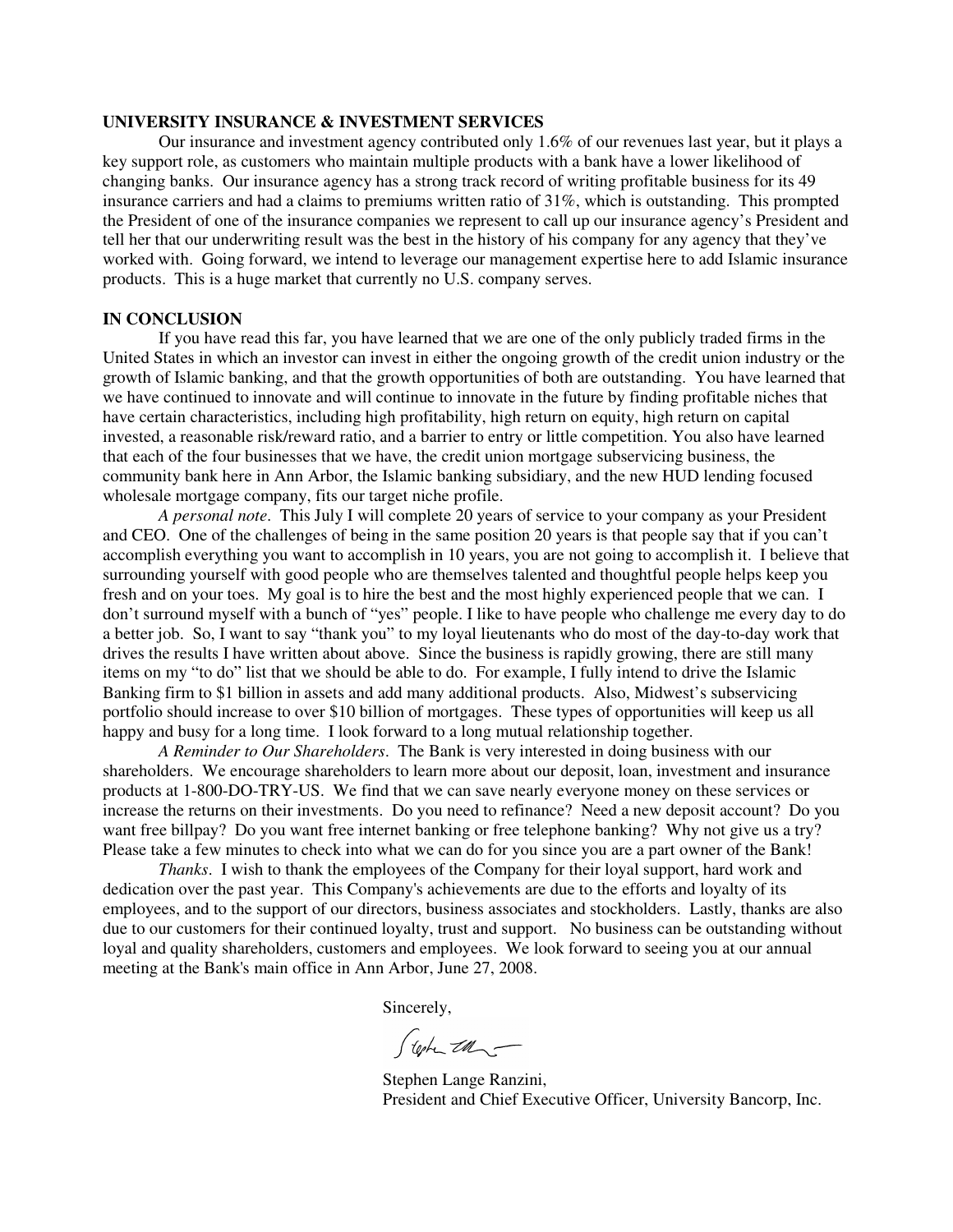## **PRODUCTS**

 Studies indicate that only four key products truly tie a customer to a bank: checking accounts, home mortgage loans, insurance and investment services. Here is how University Bank and its subsidiaries provide these services:

#### **Checking accounts**

Special checking programs for small businesses and non-profits from University Bank Free checking: no minimum balances and no fees from University Bank NOW Checking: Interest-bearing checking from University Bank Money Market Deposit Account: interest rates that exceed Wall Street money market funds with up to three checks per month Islamic Alternatives for customers of University Islamic Financial

#### **Home mortgages**

FNMA/FHLMC/HUD/VA: standard home mortgages up to \$417,000 from University Bank, Midwest Loan Services and University Lending Group Jumbo: home mortgages of more than \$417,000 from University Bank, Midwest Loan Services and University Lending Group First-Time Homebuyer: low downpayment mortgages from University Bank Home Construction: from University Bank Islamic Alternatives for customers of University Islamic Financial

#### **Insurance**

Life Insurance: individual, key person or second survivor from University Insurance Center Annuities: tied to fixed interest rates, or the stock market from University Insurance Center Health Insurance: from University Insurance Center Business Insurance: from University Insurance Center Auto/Vehicle Insurance: from University Insurance Center Home Owners Insurance: from University Insurance Center Renters Insurance: from University Insurance Center Company Benefits Programs: from University Insurance Center

#### **Investment Services**

Mutual Funds & Money Management: from University Insurance & Investments Discount Brokerage: from University Insurance & Investments IRAs (Standard, Roth, SEP, Education): from University Insurance & Investments

Beyond the core services, University Bank also offers the following services: Small Business Loans; Business Receivable-Backed Lending; Commercial Real Estate Loans; Certificates of Deposit; Home Equity Lines; Home Improvement Loans; VISA Home Equity Gold Card; Car/Vehicle Loans; Foreign Exchange; Cashier's Checks/Money Orders; Savings Bonds; Notary Services.

We encourage shareholders to learn more about our deposit, loan, investment and insurance products.

NONDEPOSIT INVESTMENT AND INSURANCE PRODUCTS SOLD BY UNIVERSITY INSURANCE & INVESTMENT SERVICES AND UNIVERSITY INSURANCE CENTER ARE NOT FDIC INSURED NOT GUARANTEED BY ANY BANK OR GOVERNMENT AGENCY AND MAY LOSE VALUE.



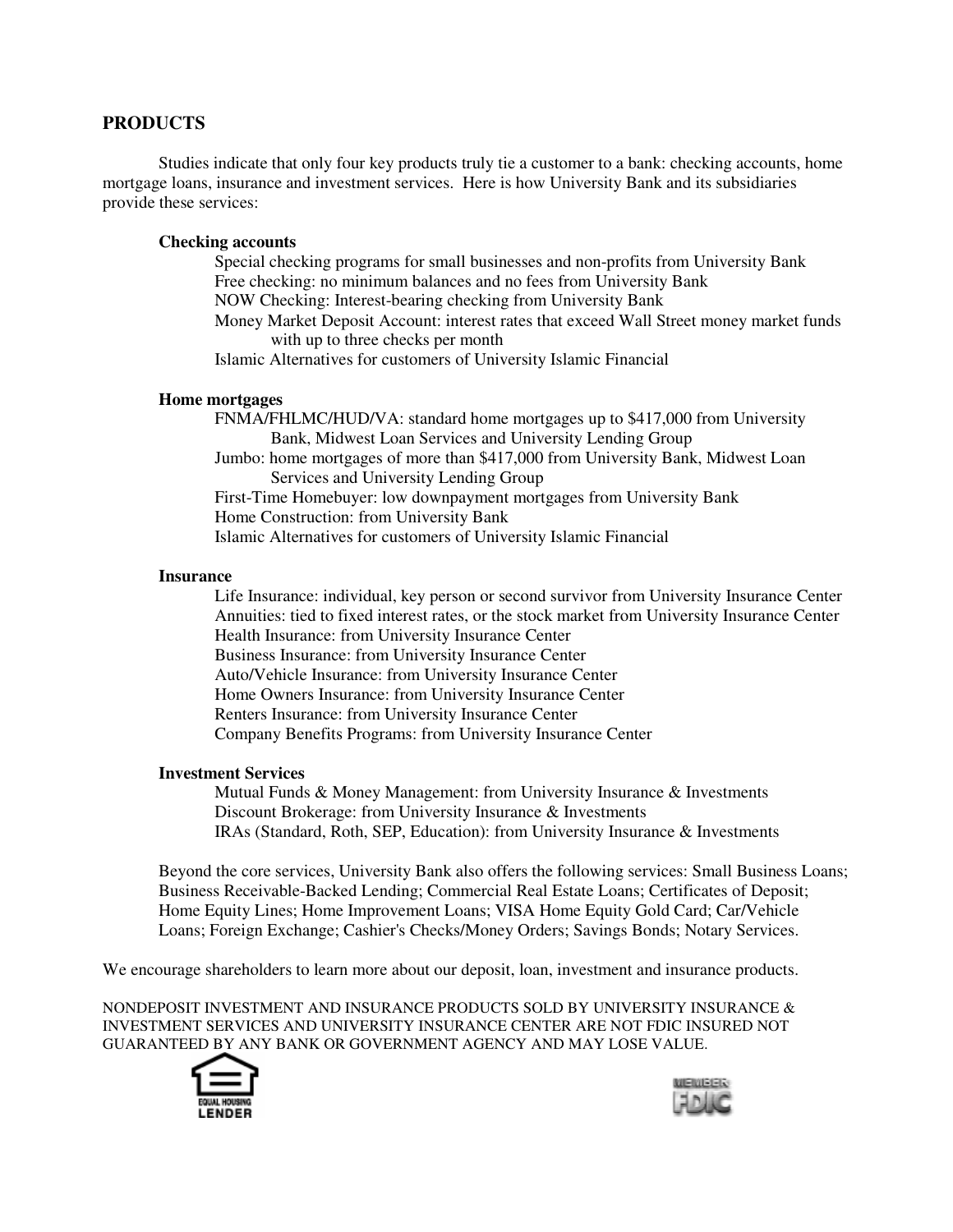## **Directors and Officers University Bancorp, Inc.**

## Board of Directors

Gary Baker, VP of IT Delivery Services; Borders Group Michael J. Concannon, Esq., Director; President, The Concannon Company Inc., a real estate development firm

- Charles McDowell, Chairman; Director, Northern Michigan Foundation and former Chairman & CEO of Northwestern State Bank in Elk Rapids, Michigan
- Dr. Joseph Lange Ranzini, Director; General Surgeon in Private Practice
- Paul Lange Ranzini, Director; Ph.D. Candidate in Musicology at the University of Chicago, President of American Institute of Musicology, a professional musicology publishing house and Contributing Editor, A-R Editions, a professional musicology publishing house
- Stephen Lange Ranzini, Director, President & Chief Executive Officer; President and Chairman, University Bank, University Islamic Financial, Michigan Business Development Company, Northern Michigan Foundation and CityFed Financial Corp., Chairman of Midwest Loan Services, University Insurance & Investment Services and Jove Corporation and Managing Member, University Lending Group
- Michael Talley, Director; Vice President, Ladenburg Thalmann & Company, a brokerage firm, Member, Financial Services Technology Consortium's Security & Enterprise Architecture Committees and Chairman, South East Michigan Health Information Exchange's Security & Privacy Subcommittee

# **Officers**

Dennis Agresta, Chief Accounting Officer Charles McDowell, Chairman Stephen Lange Ranzini, President, Chief Executive Officer & Secretary Michael Talley, Lead Independent Director & Chairman of the Audit & Compensation Committees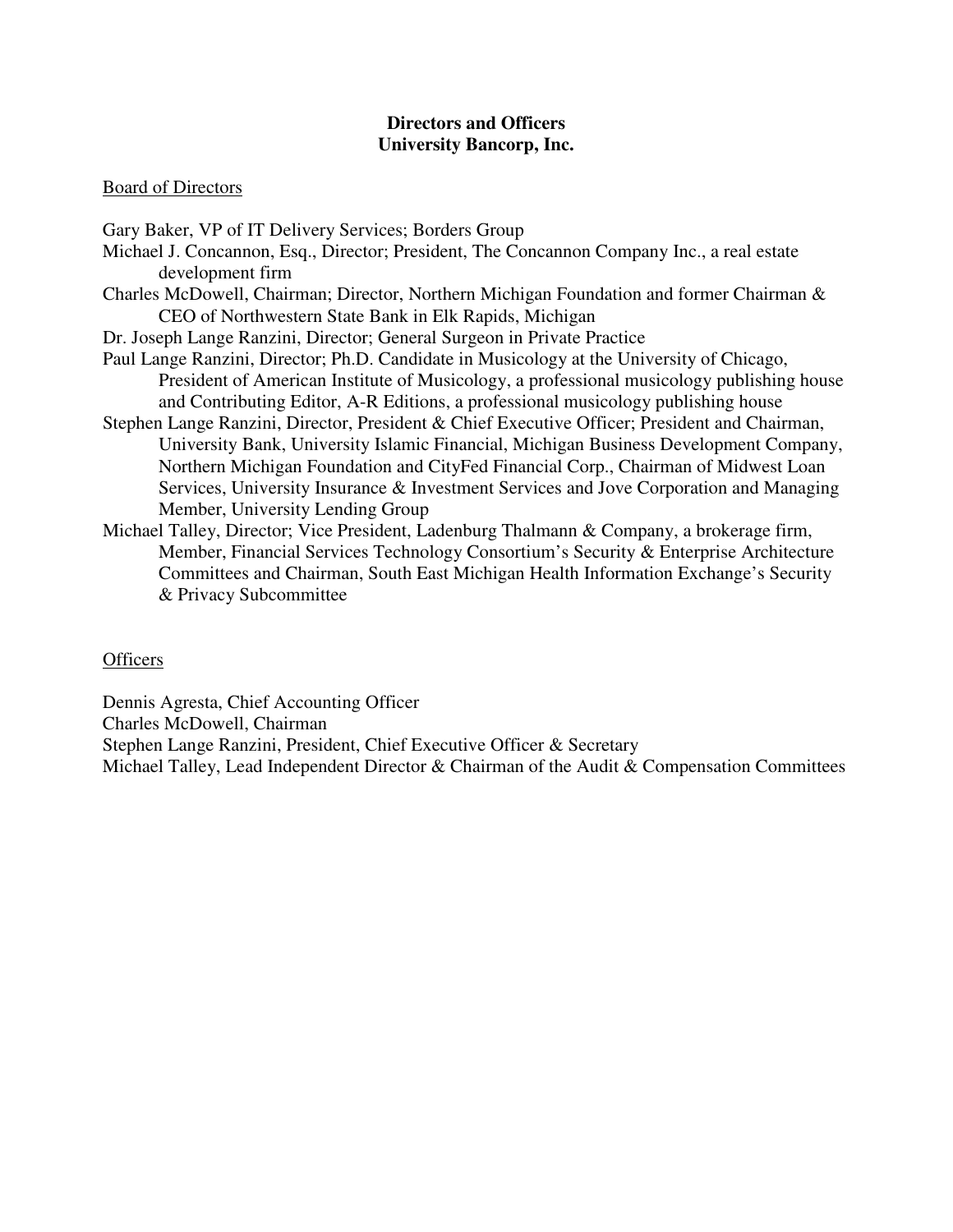# **Directors and Officers University Bank**



## Board of Directors

- Michael J. Concannon, Esq., Director; President, The Concannon Company Inc., a real estate development firm
- Nicholas Fortson, Director; Chief Executive Officer & Treasurer, Simpson Group, a minority certified trucking firm
- Charles McDowell, Chairman of the Audit Committee and Lead Independent Director; Director, Northern Michigan Foundation and former Chairman & CEO Northwestern State Bank in Elk Rapids, Michigan
- Rev. Willie Powell, Director; Executive Director, City of Ann Arbor Employees Retirement System
- Stephen Lange Ranzini, Director, President & Chief Executive Officer; President and Chairman, University Bank, University Islamic Financial, Michigan Business Development Company, Northern Michigan Foundation and CityFed Financial Corp. and Chairman of Midwest Loan Services, University Insurance & Investment Services and Jove Corporation
- John J.H. ("Joe") Schwarz, M.D., Director; Otolaryngologist, Former United States Congressman, Chairman of the Board of the Alumni Association of the University of Michigan

## **Officers**

Dennis Agresta, Executive Vice President - Accounting Manager & Cashier Janet Anderson, Executive Vice President, Human Resources Manager, Internal Auditor & Compliance Officer Stewart Brannen, Corporate Secretary & Executive Vice President, Asset Management Darnell Grant, Security Officer & IT Manager Edie Kingsley, President & Chief Executive Officer, University Insurance Center Peggy Lamb, Senior Vice President - Collections Julie Price, Executive Vice President, Islamic Banking & Mortgage Education Officer Stephen Lange Ranzini, Chairman & President Pete Richards, Assistant Vice President, Business Development Officer Stacy Shepanski, Executive Vice President - Consumer Lending & Deposits, Bank Secrecy Act & Office of Foreign Asset Control Officer John Sickler, Executive Vice President - Residential Lending Steven Thoms, Executive Vice President - Commercial Lending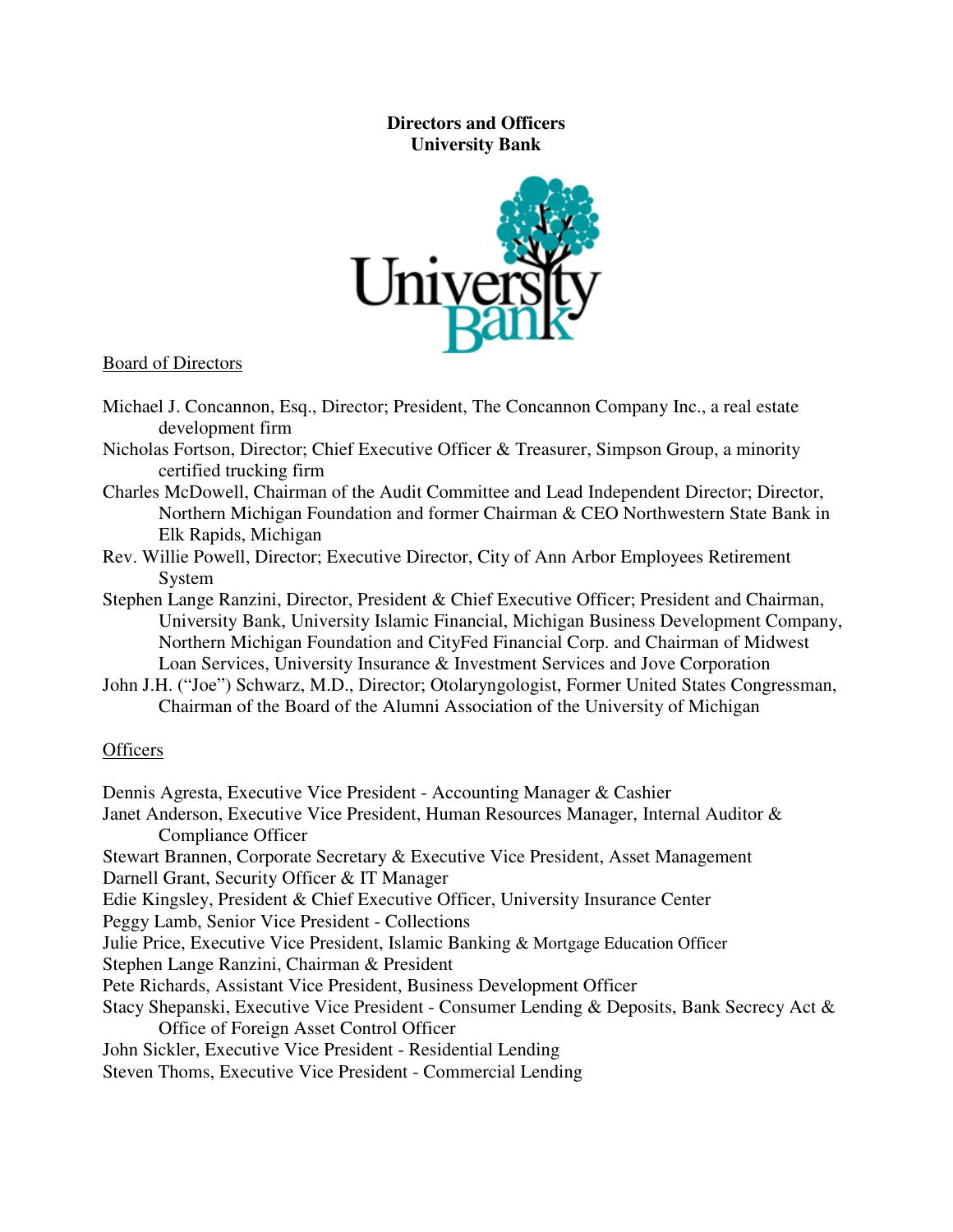### **Directors and Officers University Islamic Financial**



## Board of Directors

Nicholas Fortson, Director; Chief Executive Officer & Treasurer, Simpson Group, a minority certified trucking firm

Stephen Lange Ranzini, Chairman & President

- Julie Price, Director & Chief Operating Officer; Executive Vice President Islamic Banking of University Bank
- John Sickler, Director & Executive Vice President, Commercial Lending; Executive Vice President Residential Lending of University Bank

## **Officers**

Dennis Agresta, Cashier; Executive Vice President - Accounting Manager & Cashier of University Bank

Tracy Garland, Assistant Vice President

Julie Price, Chief Operating Officer

Stephen Lange Ranzini, Chairman & President

Amjad Quadri, National Director of Sales and Assistant Vice President

**Directors and Officers Midwest Loan Services** 

**LOAN SERVICES INC.** 





Board of Directors

Edward Burger, CEO & President, Midwest Loan Services Nicholas Fortson, Director; Chief Executive Officer & Treasurer, Simpson Group, a minority certified trucking firm Stephen Lange Ranzini, Chairman; Chairman & President of University Bank John Sickler, Director & Executive Vice President, Commercial Lending; Executive Vice President –

Residential Lending of University Bank

Julie Price, Director & Chief Operating Officer; Executive Vice President – Islamic Banking of University Bank

**Officers** Glenda Britz, Senior Associate Originations Edward Burger, CEO & President Janet Burger, Senior Associate Administration & Loan Set-Up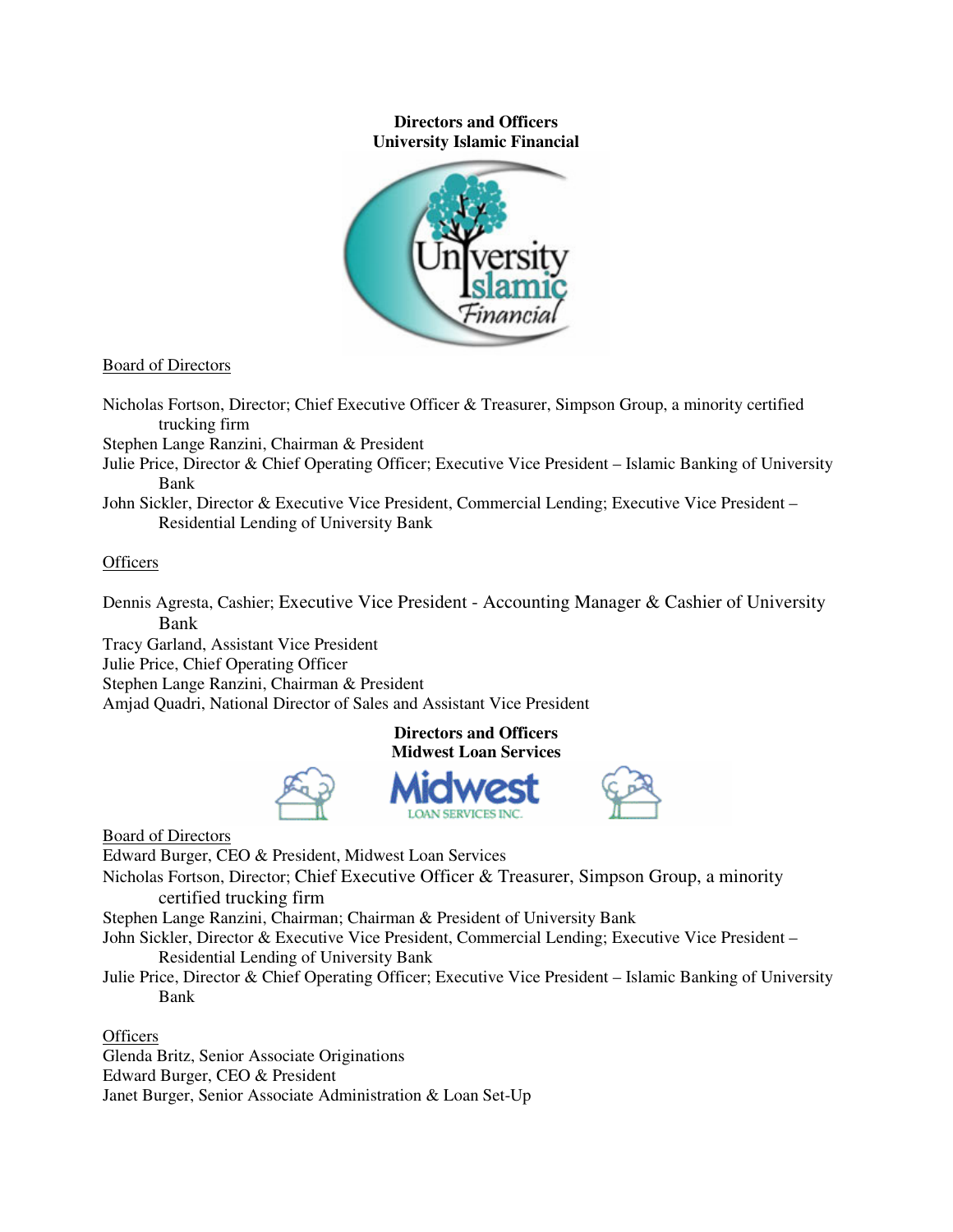Deric Garnell, Senior Associate Customer Service & Loss Mitigation Lynn Justinak, Senior Associate Processing Rick Marshall, Director - National Business Development Peggy Panke, Senior Associate Escrows Jon Rastello, Servicing Manager Craig Tarvainen, Senior Associate Information Systems Kathy Tollefson, Senior Associate Default Management Laura Zerbst, Treasurer

## **Directors and Officers University Lending Group, LLC**



Managing Members Jess Monticello, Executive Vice President Marianne Opt, President Stephen Lange Ranzini, Chairman & President of University Bank

**Officers** Gerry Burke, Vice President Randy Fosgard, Executive Vice President Christopher King, Vice President Jess Monticello, President Marianne Opt, Chief Executive Officer Greg Weeder, Vice President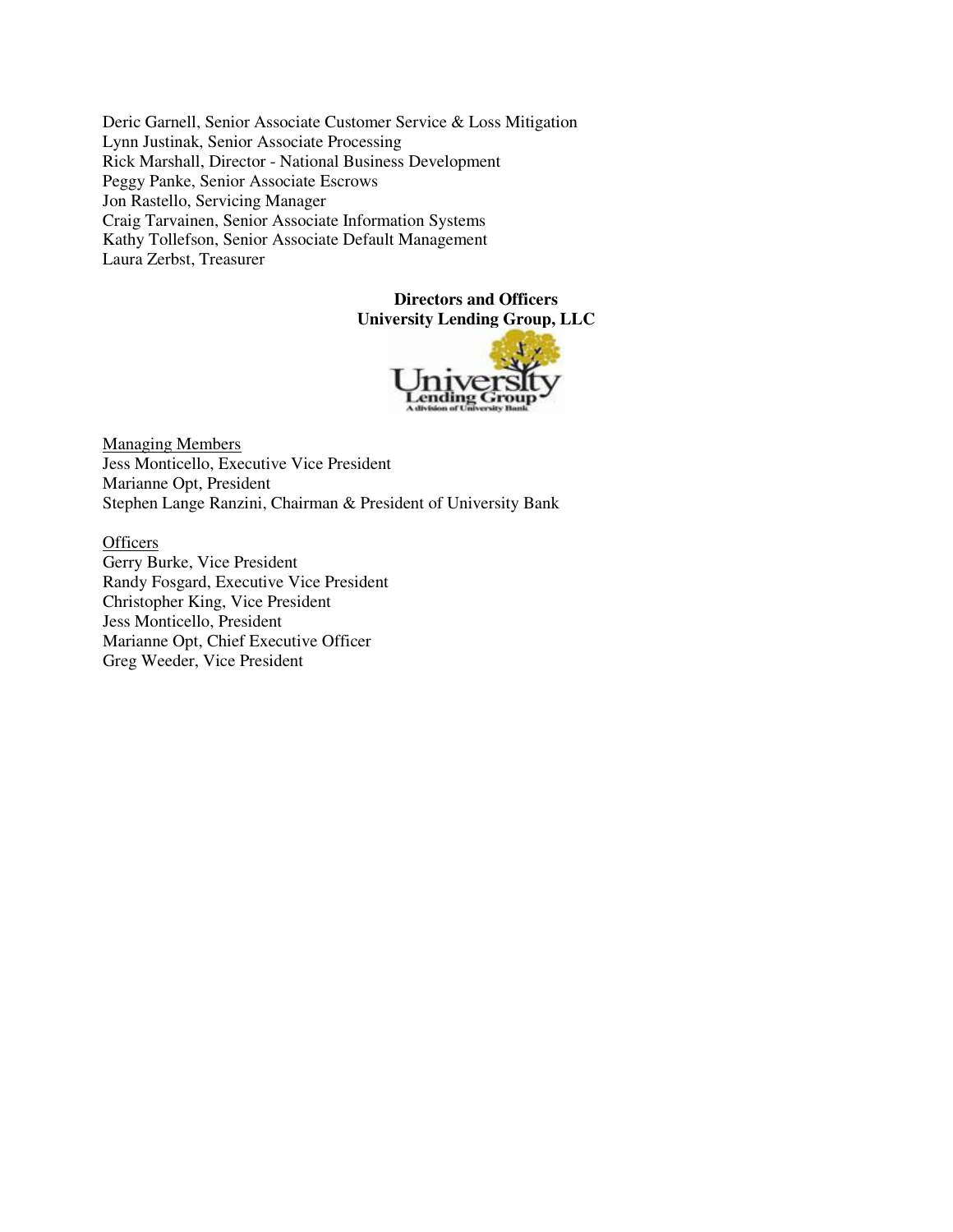# **Common Stock and Dividend Information**

The Company's Common Stock trades on The NASDAQ Capital Market™ under the symbol UNIB. As of the March 31, 2008 we had approximately 622 stockholders including approximately 483 beneficial owners of shares held by brokerage firms or other institutions.

|                                                          | High           | Low            |
|----------------------------------------------------------|----------------|----------------|
| 2008<br>Second Quarter through May 31st<br>First Ouarter | \$2.10<br>2.20 | \$1.66<br>1.72 |
| 2007                                                     |                |                |
| Fourth Quarter                                           | 2.20           | 1.63           |
| Third Ouarter                                            | 2.05           | 1.60           |
| Second Ouarter                                           | 2.10           | 1.80           |
| First Ouarter                                            | 2.37           | 1.80           |
| 2006                                                     |                |                |
| Fourth Ouarter                                           | 2.38           | 1.90           |
| Third Quarter                                            | 2.54           | 1.04           |
| Second Ouarter                                           | 2.90           | 1.95           |
| First Ouarter                                            | 2.95           | 1.76           |

No cash dividends have been paid on our common stock. We do not currently anticipate declaring or paying dividends in 2008. We plan to reevaluate our dividend policy prior to year-end 2008.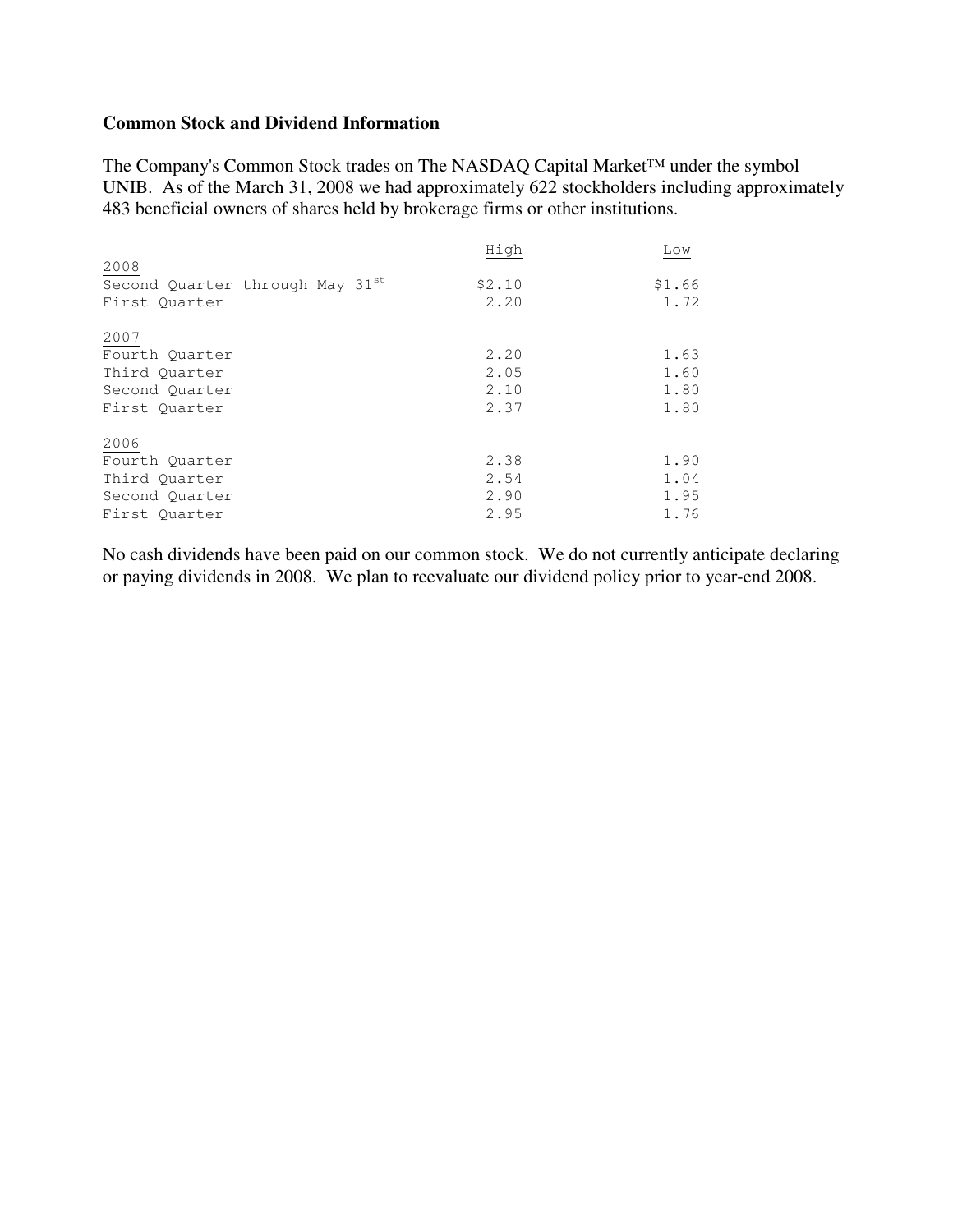# UNIVERSITY BANCORP, INC. **Corporate Information**

\_\_\_\_\_\_\_\_\_\_\_\_\_\_\_\_\_\_\_\_\_\_\_\_\_\_\_\_\_\_\_\_\_\_\_\_\_\_\_\_\_\_\_\_\_\_\_\_\_\_\_\_\_\_\_\_\_\_\_\_\_\_\_\_\_

Corporate Office University Bancorp, Inc. 2015 Washtenaw Avenue Ann Arbor, Michigan 48104 Telephone (734) 741-5858 xt226

University Bank Offices: Telephone (734) 741-5858 Telephone (248-254-7100)

*Midwest Loan Services*  616 Sheldon Ave., Ste. 300 Houghton, MI 49931 Telephone (906) 487-5870

Investor Contact Stephen Lange Ranzini, President & CEO University Bancorp, Inc. 2015 Washtenaw Avenue Ann Arbor, Michigan 48104 Telephone (734) 741-5858 xt226 Email address: ranzini@university-bank.com

Independent Certified Public Accountants UHY 26200 American Dr Southfield, Michigan 48034

General Counsel Varnum, Riddering, Schmidt & Howlett LLP Harvey Koning, Esq. 333 Bridge St. N.W., Bridgewater Place Grand Rapids, Michigan 49504

Transfer Agent Computershare 350 Indiana Street, Suite 800 Golden, Colorado 80401

*Ann Arbor Main Office University Lending Group Office*  2015 Washtenaw Avenue 30500 Northwestern Highway Ann Arbor, Michigan 48104 Farmington Hills, Michigan 48331